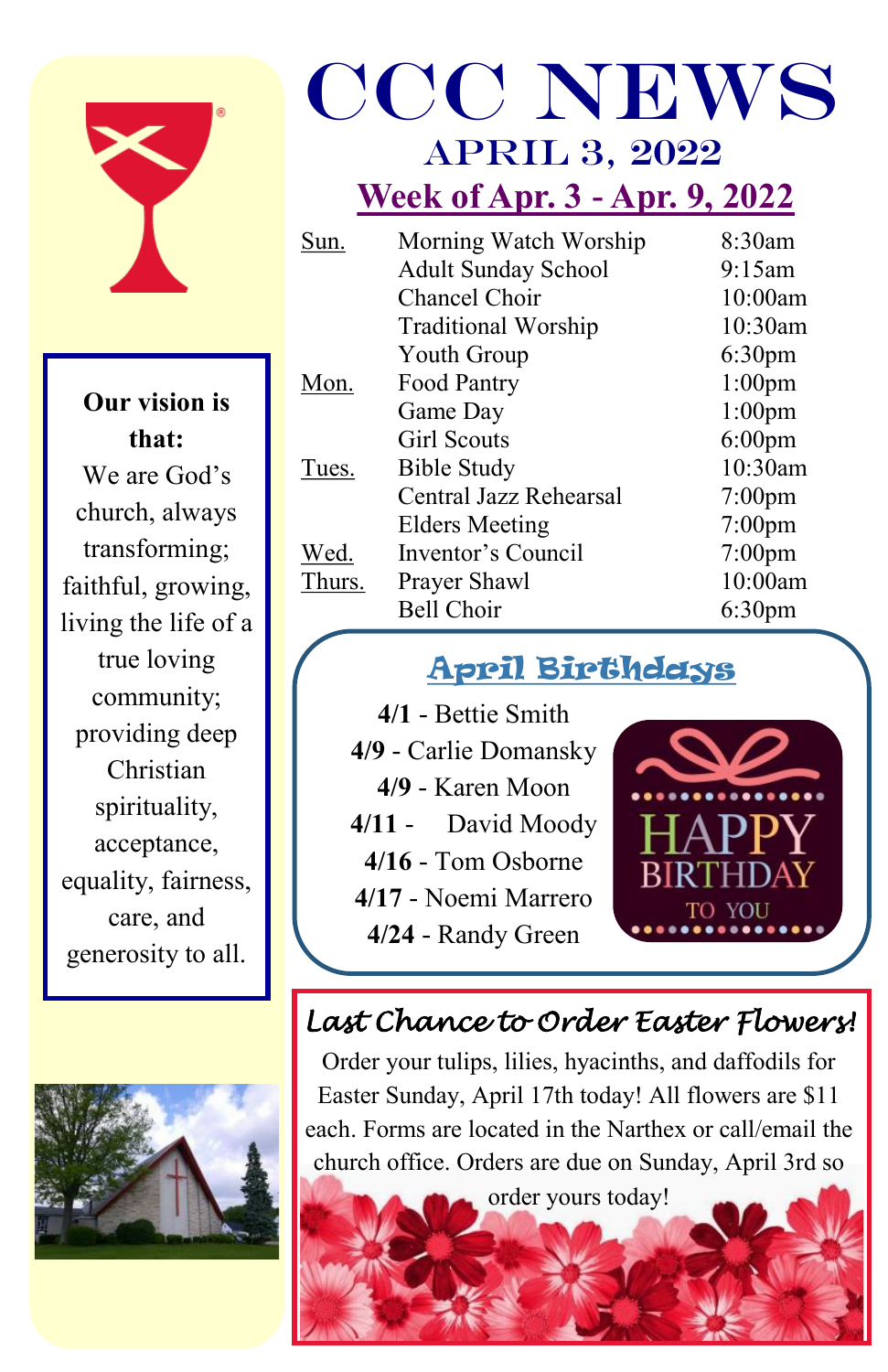

## CCC NEWS

## April 3, 2022 - page 2

## *A Moment of Thanks*

Central would like to express its gratitude for the generosity of the following people for donations made in memory of those we've lost in the past few months.

> In Memory of Edward Domansky CWF Quilters - Organ Fund Sena Dixon - General Fund

In Memory of Jean Knee to the General Fund Joan Baker Roger & Lois Sutherland

In Memory of Temple Ann Hanson to the General Fund

Terry Sigman Chuck & Mary Beth Bentley Roger & Lois Sutherland Andree Flynn Rick & Brenda Heyne Jack Willman The Hamilton Family

## **Mission Statement**

#### To be a **Christ-centered** people

**LOVING** one another because God is love

**FORGIVING** one another as Christ forgives us

**GROWING** spiritually in prayer, worship, and study

**SHARING** our Faith Journey through stories

**SERVING** the needs of others using God's abundant blessings

to touch **ALL** through God's unconditional love.

## **Serving This Sunday**

*Elder:*  Brenda Shoup

*Lay Leader:* Amy Farrell

*Slides (8:30):* TBD

*Sound/Slides (10:30):* **TRD**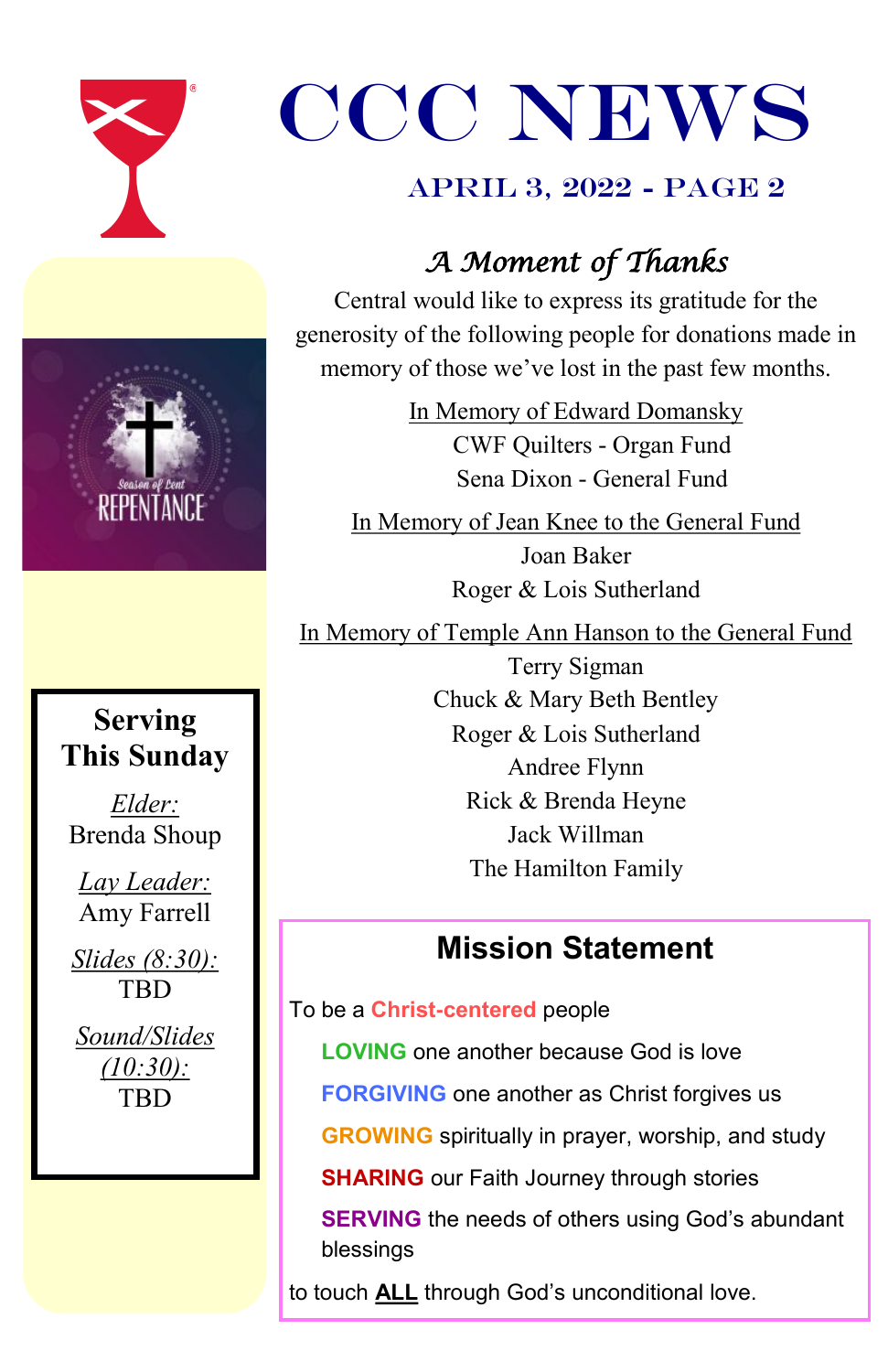

# CCC News

## April 3, 2022 - page 3

## Buckling Up!

*A devotional from "Our Daily Bread" by Bill Crowder.*

"The captain has turned on the seat belt sign, indicating that we are entering an area of turbulence. Please return to your seats immediately and securely

fasten your seat belt." Flight attendants give that warning when necessary because in rough air, unbuckled passengers can be



injured. Secured in their seats, they can safely ride out the turbulence.

Most of the time, life doesn't warn us of the unsettling experiences coming our way. But our loving Father knows and cares about our struggles, and He invites us to bring our cares, hurts, and fears to Him. The Scriptures tell us, "This High Priest of ours understands our weaknesses, for he faced all of the same testings we do, yet he did not sin. So let us come boldly to the throne of our gracious God. There we will receive his mercy, and we will find grace to help us when we need it most" (Hebrews 4:15-16).

In seasons of turbulence, going to our Father in prayer is the best thing we can do. The phrase "grace to help us when we need it"--means that is His presence we can be "buckled" in peace during threatening times, because we bring our concerns to the One who is greater than all! When life feels overwhelming, we can pray. He can help us through the turbulence.

*Although we cannot anticipate the trials of life, we can pray to our Father who fully understands what we face.* 

## **Core Values**

Christ-Centered (No creed but Christ)

Love, Unconditional and Universal

Open Table

Openness to the Holy Spirit and Committed to Spiritual Growth

Being a Serving and Caring Congregation

Making Disciples Throughout the World

Transformation